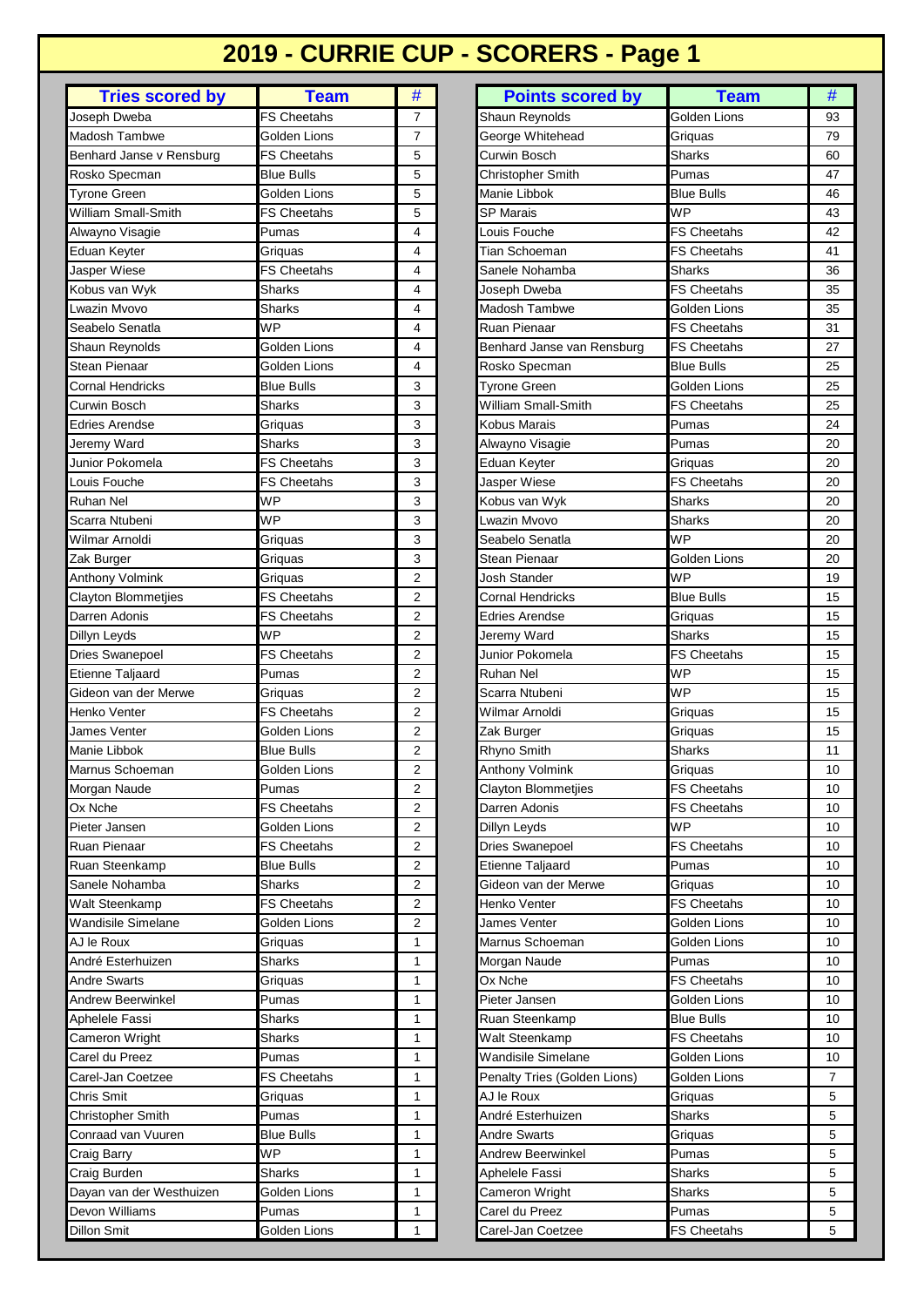### **2019 - CURRIE CUP - SCORERS - Page 2**

| <b>Tries scored by</b>       | <b>Team</b>        | #            | <b>Points scored by</b>  | <b>Team</b>        | # |
|------------------------------|--------------------|--------------|--------------------------|--------------------|---|
| <b>Embrose Papier</b>        | <b>Blue Bulls</b>  | 1            | Chris Smit               | Griquas            | 5 |
| Ernst van Rhyn               | <b>WP</b>          | 1            | Conraad van Vuuren       | <b>Blue Bulls</b>  | 5 |
| Ewald van der Westhuizen     | Griquas            | 1            | Craig Barry              | <b>WP</b>          | 5 |
| <b>Francois Kleynhans</b>    | Pumas              | 1            | Craig Burden             | Sharks             | 5 |
| Hacjivah Dayimani            | Golden Lions       | 1            | Dayan van der Westhuizen | Golden Lions       | 5 |
| Jaco Coetzee                 | <b>WP</b>          | 1            | Devon Williams           | Pumas              | 5 |
| Jacques Vermeulen            | Sharks             | 1            | Dillon Smit              | Golden Lions       | 5 |
| Jeandre Rudolph              | Pumas              | 1            | <b>Embrose Papier</b>    | <b>Blue Bulls</b>  | 5 |
| Johan Grobbelaar             | Blue Bulls         | 1            | Ernst van Rhyn           | <b>WP</b>          | 5 |
| Johnny Kotze                 | <b>Blue Bulls</b>  | 1            | Ewald van der Westhuizen | Griguas            | 5 |
| <b>Josh Stander</b>          | <b>WP</b>          | 1            | Francois Kleynhans       | Pumas              | 5 |
| JP Pietersen                 | Sharks             | 1            | Hacjivah Dayimani        | Golden Lions       | 5 |
| Juarno Augustus              | WP                 | 1            | Jaco Coetzee             | <b>WP</b>          | 5 |
| <b>Justin Phillips</b>       | <b>WP</b>          | 1            | Jacques Vermeulen        | Sharks             | 5 |
| <b>LeRoux Roets</b>          | Pumas              | 1            | Jeandre Rudolph          | Pumas              | 5 |
| Lizo Gqoboka                 | <b>Blue Bulls</b>  | $\mathbf{1}$ | Johan Grobbelaar         | <b>Blue Bulls</b>  | 5 |
| Marco van Staden             | <b>Blue Bulls</b>  | 1            | Johnny Kotze             | <b>Blue Bulls</b>  | 5 |
| Marnus vd Merwe              | <b>FS Cheetahs</b> | 1            | JP Pietersen             | <b>Sharks</b>      | 5 |
| <b>Michal Haznar</b>         | Griquas            | 1            | Juarno Augustus          | <b>WP</b>          | 5 |
| Morné Joubert                | Pumas              | 1            | Justin Phillips          | <b>WP</b>          | 5 |
| Nama Xaba                    | <b>WP</b>          | 1            | LeRoux Roets             | Pumas              | 5 |
| Paul de Wet                  | <b>WP</b>          | 1            | Lizo Gqoboka             | <b>Blue Bulls</b>  | 5 |
| Penalty Tries (Golden Lions) | Golden Lions       | 1            | Marco van Staden         | <b>Blue Bulls</b>  | 5 |
| Rabz Maxwane                 | <b>FS Cheetahs</b> | $\mathbf{1}$ | Marnitz Boshoff          | <b>Blue Bulls</b>  | 5 |
| Rhyno Smith                  | Sharks             | 1            | Marnus vd Merwe          | <b>FS Cheetahs</b> | 5 |
| Ruben Schoeman               | Golden Lions       | 1            | Michal Haznar            | Griquas            | 5 |
| Ryan Nell                    | Pumas              | 1            | Morné Joubert            | Pumas              | 5 |
| Sergeal Petersen             | <b>WP</b>          | 1            | Nama Xaba                | WP                 | 5 |
| Sikhumbuzo Notshe            | WP                 | 1            | Paul de Wet              | WP                 | 5 |
| Simon Westraadt              | Pumas              | 1            | Rabz Maxwane             | <b>FS Cheetahs</b> | 5 |
| Thomas du Toit               | <b>Sharks</b>      | 1            | Ruben Schoeman           | Golden Lions       | 5 |
| <b>Tian Meyer</b>            | <b>FS Cheetahs</b> | 1            | Ryan Nell                | Pumas              | 5 |
| Tim Agaba                    | <b>Blue Bulls</b>  | 1            | Sergeal Petersen         | <b>WP</b>          | 5 |
| Victor Sekekete              | Griquas            | 1            | Sikhumbuzo Notshe        | <b>WP</b>          | 5 |
| Wilco Louw                   | WP                 | 1            | Simon Westraadt          | Pumas              | 5 |
| <b>Willie Engelbrecht</b>    | Pumas              | $\mathbf{1}$ | Thomas du Toit           | Sharks             | 5 |
|                              |                    |              | Tian Meyer               | <b>FS Cheetahs</b> | 5 |
|                              |                    |              | Tim Agaba                | <b>Blue Bulls</b>  | 5 |
|                              |                    |              | Victor Sekekete          | Griquas            | 5 |
|                              |                    |              | Wilco Louw               | <b>WP</b>          | 5 |
|                              |                    |              | Willie Engelbrecht       | Pumas              | 5 |
|                              |                    |              | Jean-Luc du Plessis      | <b>WP</b>          | 4 |
|                              |                    |              | Boeta Chamberlain        | Sharks             | 3 |
|                              |                    |              |                          |                    |   |
|                              |                    |              | Tinus de Beer            | Griquas            | 3 |

**162 1235 Total tries scored - Play off rounds Total points scored - Play off rounds**

| Craig Burden             | Sharks             | 5 |
|--------------------------|--------------------|---|
| Dayan van der Westhuizen | Golden Lions       | 5 |
| Devon Williams           | Pumas              | 5 |
| <b>Dillon Smit</b>       | Golden Lions       | 5 |
| <b>Embrose Papier</b>    | <b>Blue Bulls</b>  | 5 |
| Ernst van Rhyn           | <b>WP</b>          | 5 |
| Ewald van der Westhuizen | Griquas            | 5 |
| Francois Kleynhans       | Pumas              | 5 |
| Hacjivah Dayimani        | Golden Lions       | 5 |
| Jaco Coetzee             | WP                 | 5 |
| Jacques Vermeulen        | Sharks             | 5 |
| Jeandre Rudolph          | Pumas              | 5 |
| Johan Grobbelaar         | <b>Blue Bulls</b>  | 5 |
| Johnny Kotze             | <b>Blue Bulls</b>  | 5 |
| JP Pietersen             | <b>Sharks</b>      | 5 |
| Juarno Augustus          | <b>WP</b>          | 5 |
| <b>Justin Phillips</b>   | WP                 | 5 |
| <b>LeRoux Roets</b>      | Pumas              | 5 |
| Lizo Gqoboka             | <b>Blue Bulls</b>  | 5 |
| Marco van Staden         | <b>Blue Bulls</b>  | 5 |
| Marnitz Boshoff          | <b>Blue Bulls</b>  | 5 |
| Marnus vd Merwe          | <b>FS Cheetahs</b> | 5 |
| Michal Haznar            | Griquas            | 5 |
| Morné Joubert            | Pumas              | 5 |
| Nama Xaba                | <b>WP</b>          | 5 |
| Paul de Wet              | <b>WP</b>          | 5 |
| Rabz Maxwane             | <b>FS Cheetahs</b> | 5 |
| Ruben Schoeman           | Golden Lions       | 5 |
| Ryan Nell                | Pumas              | 5 |
| Sergeal Petersen         | WP                 | 5 |
| Sikhumbuzo Notshe        | WP                 | 5 |
| Simon Westraadt          | Pumas              | 5 |
| Thomas du Toit           | Sharks             | 5 |
| <b>Tian Meyer</b>        | <b>FS Cheetahs</b> | 5 |
| Tim Agaba                | <b>Blue Bulls</b>  | 5 |
| Victor Sekekete          | Griquas            | 5 |
| Wilco Louw               | WP                 | 5 |
| Willie Engelbrecht       | Pumas              | 5 |
| Jean-Luc du Plessis      | WP                 | 4 |
| Boeta Chamberlain        | <b>Sharks</b>      | 3 |
| Tinus de Beer            | Griquas            | 3 |

#### **2019 - CURRIE CUP - SCORERS - SEMI FINALS**

| <b>Semi Final 1</b><br><b>Tries scored by</b> | Team         | # | <b>Semi Final 1</b><br><b>Points scored by</b> | <b>Team</b>  | #  |
|-----------------------------------------------|--------------|---|------------------------------------------------|--------------|----|
| <b>Chris Smit</b>                             | Griguas      |   | George Whitehead                               | Griguas      | 14 |
| Hacjivah Dayimani                             | Golden Lions |   | <b>Shaun Reynolds</b>                          | Golden Lions | 14 |
| Madosh Tambwe                                 | Golden Lions |   | Chris Smit                                     | Griguas      | 5  |
| Marnus Schoeman                               | Golden Lions |   | Hacjivah Dayimani                              | Golden Lions | 5  |
| <b>Stean Pienaar</b>                          | Golden Lions |   | <b>Madosh Tambwe</b>                           | Golden Lions | 5  |
|                                               |              |   | Marnus Schoeman                                | Golden Lions | 5  |
|                                               |              |   | <b>Stean Pienaar</b>                           | Golden Lions | 5  |

| <b>Team</b> | # | <b>Semi Final 1</b><br><b>Points scored by</b> | <b>Team</b>  | #  |
|-------------|---|------------------------------------------------|--------------|----|
|             |   | George Whitehead                               | Griguas      | 14 |
| Lions       |   | Shaun Reynolds                                 | Golden Lions | 14 |
| Lions       |   | Chris Smit                                     | Griguas      | 5  |
| Lions       |   | Hacjivah Dayimani                              | Golden Lions | 5  |
| Lions       |   | Madosh Tambwe                                  | Golden Lions | 5  |
|             |   | Marnus Schoeman                                | Golden Lions | 5  |
|             |   | <b>Stean Pienaar</b>                           | Golden Lions | 5  |